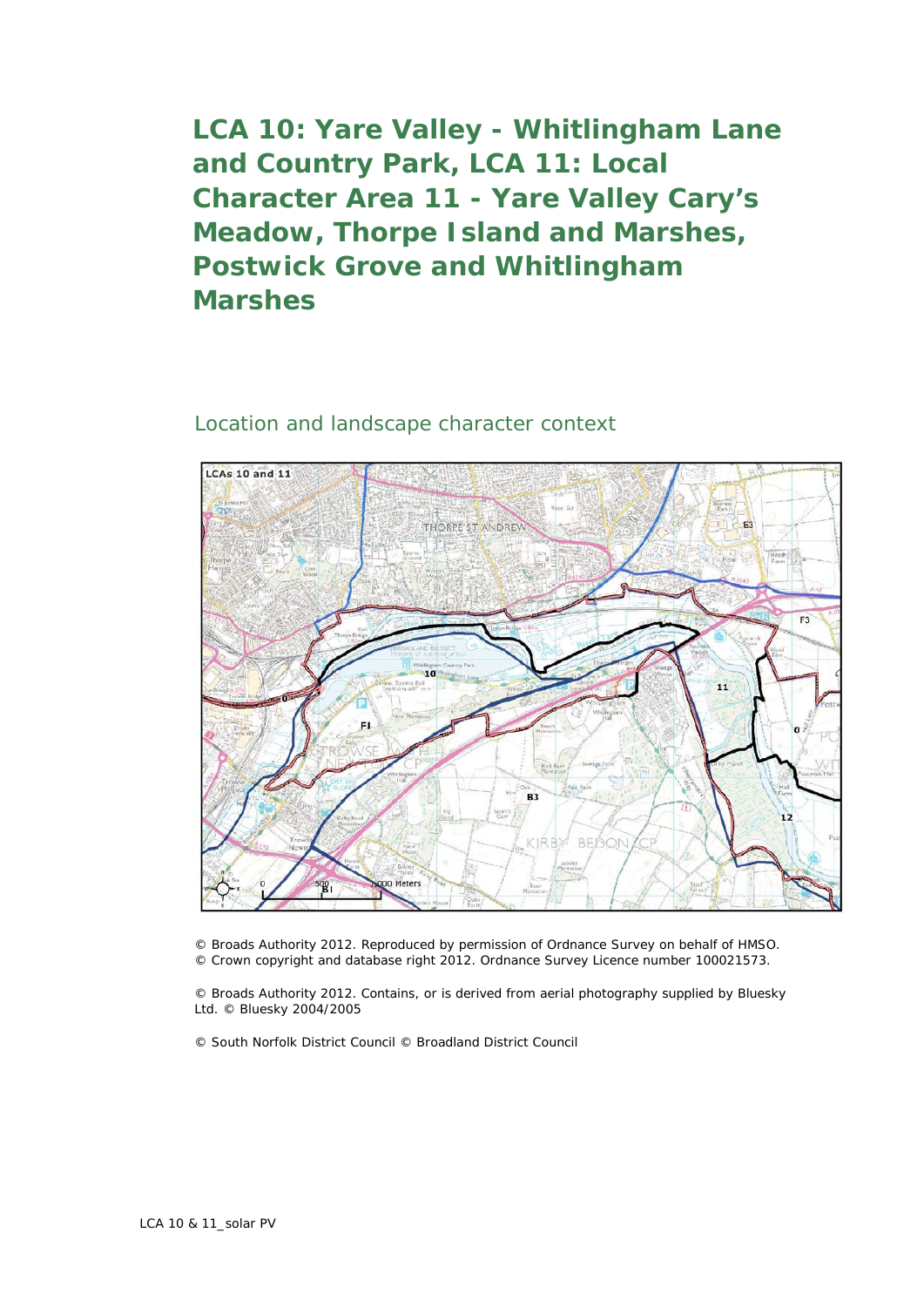## *Landscape Sensitivity Assessment for Solar PV Development*

| Criteria                                            | <b>Lower sensitivity</b>                                                                                                                                                                                                                                                                                                                                                                                                                                                                                                                                                                                                                                                                                                                                                                                                                                                                                  |  |  |  |  | <b>Higher sensitivity</b> |  |
|-----------------------------------------------------|-----------------------------------------------------------------------------------------------------------------------------------------------------------------------------------------------------------------------------------------------------------------------------------------------------------------------------------------------------------------------------------------------------------------------------------------------------------------------------------------------------------------------------------------------------------------------------------------------------------------------------------------------------------------------------------------------------------------------------------------------------------------------------------------------------------------------------------------------------------------------------------------------------------|--|--|--|--|---------------------------|--|
|                                                     |                                                                                                                                                                                                                                                                                                                                                                                                                                                                                                                                                                                                                                                                                                                                                                                                                                                                                                           |  |  |  |  |                           |  |
| 1.Scenic and<br>special qualities                   | Relatively few special qualities sensitive to solar PV development are<br>represented in this character area grouping, although the diversity of<br>habitats in area 10 relates to a landscape pattern which would be sensitive<br>in terms of cohesiveness to footprints introduced by solar PV development.<br>The recreational use of both areas for boating also indicates a degree of<br>recreational user interest in the landscape and therefore also some<br>sensitivity to solar PV in these terms. Taking the above into account, these<br>areas have a moderate overall landscape sensitivity to solar PV<br>development in terms of the special qualities.                                                                                                                                                                                                                                    |  |  |  |  |                           |  |
|                                                     |                                                                                                                                                                                                                                                                                                                                                                                                                                                                                                                                                                                                                                                                                                                                                                                                                                                                                                           |  |  |  |  |                           |  |
| 2.Sense of<br>openness /<br>enclosure               | Both areas in this cluster are of medium scale and with a degree of<br>enclosure provided by woodland within and surrounding the character areas<br>(e.g. wood fringed broad in area 10 plus wooded south facing ridge and the<br>wooded parklands to the south, and, in area 11, by relatively steep, well<br>wooded valley sides). This level of enclosure decrease the sensitivity of the<br>landscape to solar PV development, due to the potential to absorb<br>perception of such development.                                                                                                                                                                                                                                                                                                                                                                                                      |  |  |  |  |                           |  |
|                                                     |                                                                                                                                                                                                                                                                                                                                                                                                                                                                                                                                                                                                                                                                                                                                                                                                                                                                                                           |  |  |  |  |                           |  |
| 3. Landscape and<br>land cover<br>pattern and scale | Area 10 lacks cohesion in terms of landscape pattern, due to severances<br>created by transport corridors and urban edge development, whilst a<br>diverse and more naturalistic pattern is created in area 11 due to the<br>presence of river and riparian vegetation, areas of scrub, grassland and the<br>nature reserve near Postwick Viaduct, albeit with contrast created by<br>aggregate extraction, industrial sites and boatyards. Due to this mixed and<br>partly eroded landscape pattern, landscape sensitivity to solar PV is<br>moderate. Human scale elements introduced by the presence of features<br>such as recreational sailing boats would be sensitive.                                                                                                                                                                                                                              |  |  |  |  |                           |  |
|                                                     |                                                                                                                                                                                                                                                                                                                                                                                                                                                                                                                                                                                                                                                                                                                                                                                                                                                                                                           |  |  |  |  |                           |  |
| 4. Perception and<br>experience of the<br>landscape | Area 10 is defined by significant intrusions which affect experiential<br>landscape character, such as urban fringe development at Norwich<br>(including the bypass and Thorpe). However sense of tranquillity here is<br>locally enhanced by the wetland environment of Whitlingham Country Park<br>including relict parkland and Whitlingham Great Broad. The situation is<br>similar within area 11 - sense of tranguillity and perceptual landscape<br>character is disjointed due to the proximity to large scale settlement at<br>Norwich, including the Postwick Viaduct which forms part of the A47 bypass.                                                                                                                                                                                                                                                                                       |  |  |  |  |                           |  |
|                                                     |                                                                                                                                                                                                                                                                                                                                                                                                                                                                                                                                                                                                                                                                                                                                                                                                                                                                                                           |  |  |  |  |                           |  |
| 5. Historic<br>landscape<br>character               | Aspects of relict historic landscape character such as parkland features<br>associated with Trowse Newton and Whitlingham Hall would be sensitive to<br>solar PV development footprints, as the cohesiveness of such features<br>would potentially be vulnerable to such development. Other historic<br>processes such as gravel extraction (which have created the Great Broad)<br>have eroded aspects of historic landscape pattern and therefore reduced<br>sensitivity. Some aspects of the historic character of area 11 would also be<br>sensitive to solar PV development footprints, such as areas of 17 <sup>th</sup> -20 <sup>th</sup><br>century rectilinear grazing marsh, although sensitivity is reduced by areas<br>of boundary loss north east of the river. Given the above, sensitivity of the<br>historic landscape pattern is moderate overall, due to its level of<br>fragmentation. |  |  |  |  |                           |  |
|                                                     |                                                                                                                                                                                                                                                                                                                                                                                                                                                                                                                                                                                                                                                                                                                                                                                                                                                                                                           |  |  |  |  |                           |  |
| 6.Visual<br>sensitivities and<br>intervisibility    | Views out from area 10 are often framed due to the wooded nature of the<br>parkland and the embankments to the edge of Whitlingham Great Broad,<br>although large scale development associated with the urban edge is visible<br>from within the area (pylons and taller buildings within Norwich).                                                                                                                                                                                                                                                                                                                                                                                                                                                                                                                                                                                                       |  |  |  |  |                           |  |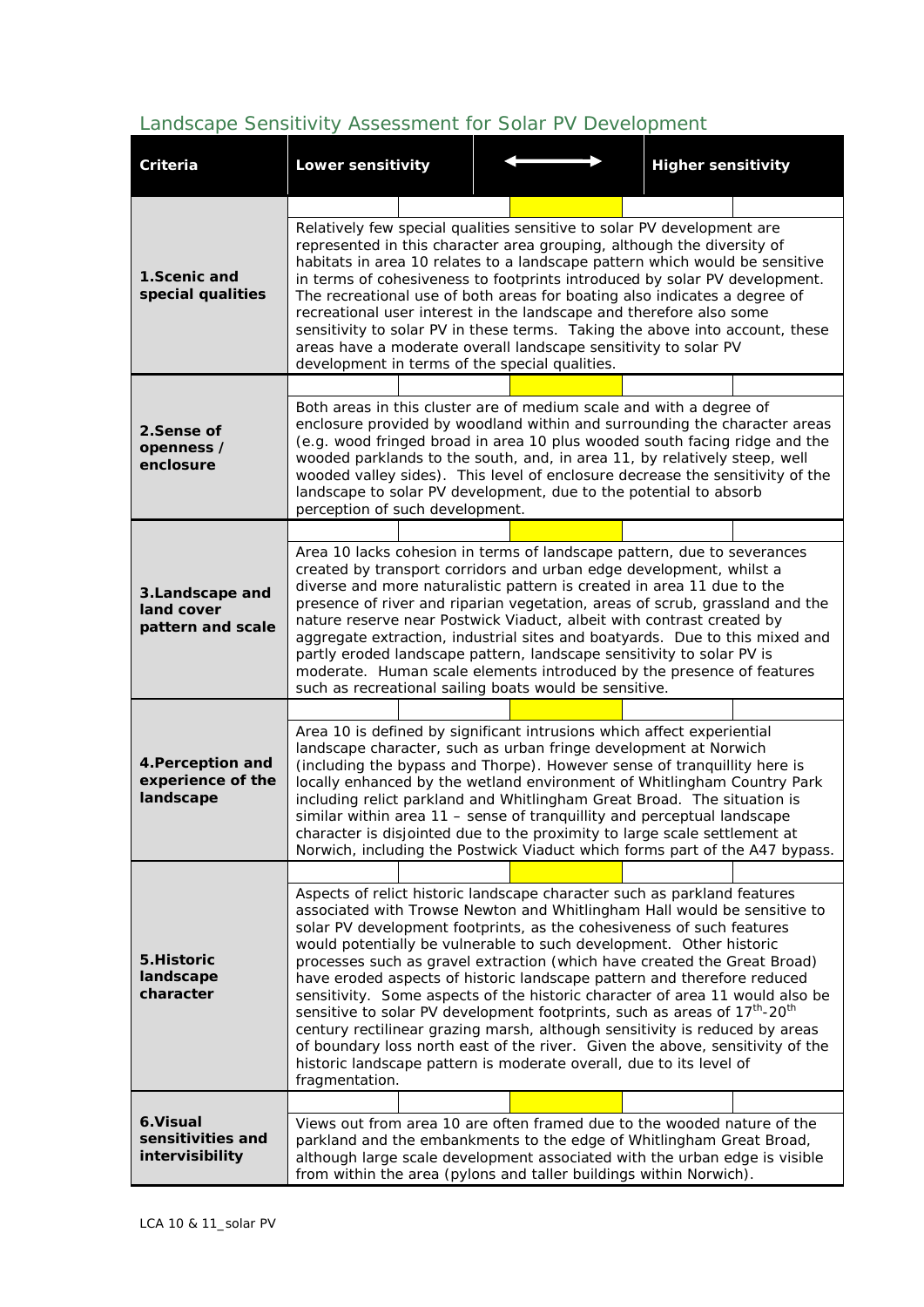|                                                                 | Some views are available to the settled wooded ridge to the north (within<br>the Norwich urban area, with Broadland District character area E3<br>Spixworth Estate Lands beyond) and to the rising parklands to the south -<br>intervisibility with South Norfolk District character area B3 Rockland<br>Tributary Farmlands.<br>Within area 11, many views are framed due to the meandering course of<br>the river, the valley topography and woodland, particularly to the south.<br>However, there is intervisibility with other landscapes outside the Broads<br>from this area, notably to the north of the river, the wooded skylines within<br>Broadland District character areas E3 and E4 (Spixworth Wooded<br>Estatelands and Rackheath and Salhouse Wooded Estatelands respectively),<br>and area F3: Reedham to Thorpe Marshes Fringe are visible.<br>As such whilst there is a degree of intervisibility, due to the filtered visual<br>character, sensitivity to solar PV in visual terms is judged moderate.                                                                      |       |                                               |       |  |  |
|-----------------------------------------------------------------|--------------------------------------------------------------------------------------------------------------------------------------------------------------------------------------------------------------------------------------------------------------------------------------------------------------------------------------------------------------------------------------------------------------------------------------------------------------------------------------------------------------------------------------------------------------------------------------------------------------------------------------------------------------------------------------------------------------------------------------------------------------------------------------------------------------------------------------------------------------------------------------------------------------------------------------------------------------------------------------------------------------------------------------------------------------------------------------------------|-------|-----------------------------------------------|-------|--|--|
|                                                                 |                                                                                                                                                                                                                                                                                                                                                                                                                                                                                                                                                                                                                                                                                                                                                                                                                                                                                                                                                                                                                                                                                                  |       |                                               |       |  |  |
| <b>Discussion on</b><br>landscape<br>sensitivity                | Overall landscape sensitivity of this character area grouping to solar PV<br>development is judged to be moderate. This is in view of disjointed<br>landscape pattern and historic character (severances created by large scale<br>settlement edges and by transport corridors such as the Norwich Bypass),<br>the degree of visual containment created by valley sides and woodlands and<br>the presence of large scale settlement edge influences to area 10 in<br>particular. Against this are balanced sensitive features such as relict<br>historic landscape patterns created by parkland as at Whitlingham and<br>Trowse Newton, the coherence of which would potentially be affected by<br>solar PV development footprints, and the sense of tranquillity within<br>Whitlingham Country Park and the Great Broad.                                                                                                                                                                                                                                                                        |       |                                               |       |  |  |
|                                                                 | Land within the character areas                                                                                                                                                                                                                                                                                                                                                                                                                                                                                                                                                                                                                                                                                                                                                                                                                                                                                                                                                                                                                                                                  |       | Land outside the Executive Area               |       |  |  |
|                                                                 | Roof mounted requiring<br>planning permission                                                                                                                                                                                                                                                                                                                                                                                                                                                                                                                                                                                                                                                                                                                                                                                                                                                                                                                                                                                                                                                    | M     | Roof mounted requiring<br>planning permission | $M-H$ |  |  |
|                                                                 | Roof mounted>1 hectare                                                                                                                                                                                                                                                                                                                                                                                                                                                                                                                                                                                                                                                                                                                                                                                                                                                                                                                                                                                                                                                                           | $M-H$ | Roof mounted>1 hectare                        | $M-H$ |  |  |
|                                                                 | Field mounted: Small - >1<br>hectare                                                                                                                                                                                                                                                                                                                                                                                                                                                                                                                                                                                                                                                                                                                                                                                                                                                                                                                                                                                                                                                             | M     | Field mounted: Small - >1<br>hectare          | M     |  |  |
|                                                                 | Field mounted: Medium - 1<br>to 5 hectares                                                                                                                                                                                                                                                                                                                                                                                                                                                                                                                                                                                                                                                                                                                                                                                                                                                                                                                                                                                                                                                       | $M-H$ | Field mounted: Medium - 1<br>to 5 hectares    | $M-H$ |  |  |
| Sensitivity to<br>different sizes of<br>solar PV<br>development | Commentary:<br>Landscape sensitivity to larger scale solar PV developments in the typology<br>(e.g. roof mounted schemes up to 1 hectare) and field schemes of 1-5<br>hectares would be higher due to potential visual prominence and the effect<br>they may have on the cohesiveness and perception of the landscape<br>pattern. Whilst sensitivity has been assigned moderate for domestic scale<br>roof mounted PV, this would be entirely dependent on siting.<br>Landscapes outside the Executive Area<br>Relevant landscape character areas and sensitivities are:<br>Broadland District -<br>E3 Spixworth Estate Lands: Only a small part of this area is intervisible with<br>the Broads due to urban fringe development at Norwich. The wooded<br>skylines which form the hinterland are sensitive in relation to the Broads.<br>E4 Rackheath and Salhouse Wooded Estatelands: Lightly settled, part<br>wooded skylines which are intervisible with the Broads.<br>F3: Reedham to Thorpe Marshes Fringe: Fieldwork has identified few<br>sensitive features due to low lying character. |       |                                               |       |  |  |
|                                                                 | South Norfolk District -<br>B3 Rockland Tributary Farmlands: Fieldwork confirmed the valley sides on                                                                                                                                                                                                                                                                                                                                                                                                                                                                                                                                                                                                                                                                                                                                                                                                                                                                                                                                                                                             |       |                                               |       |  |  |